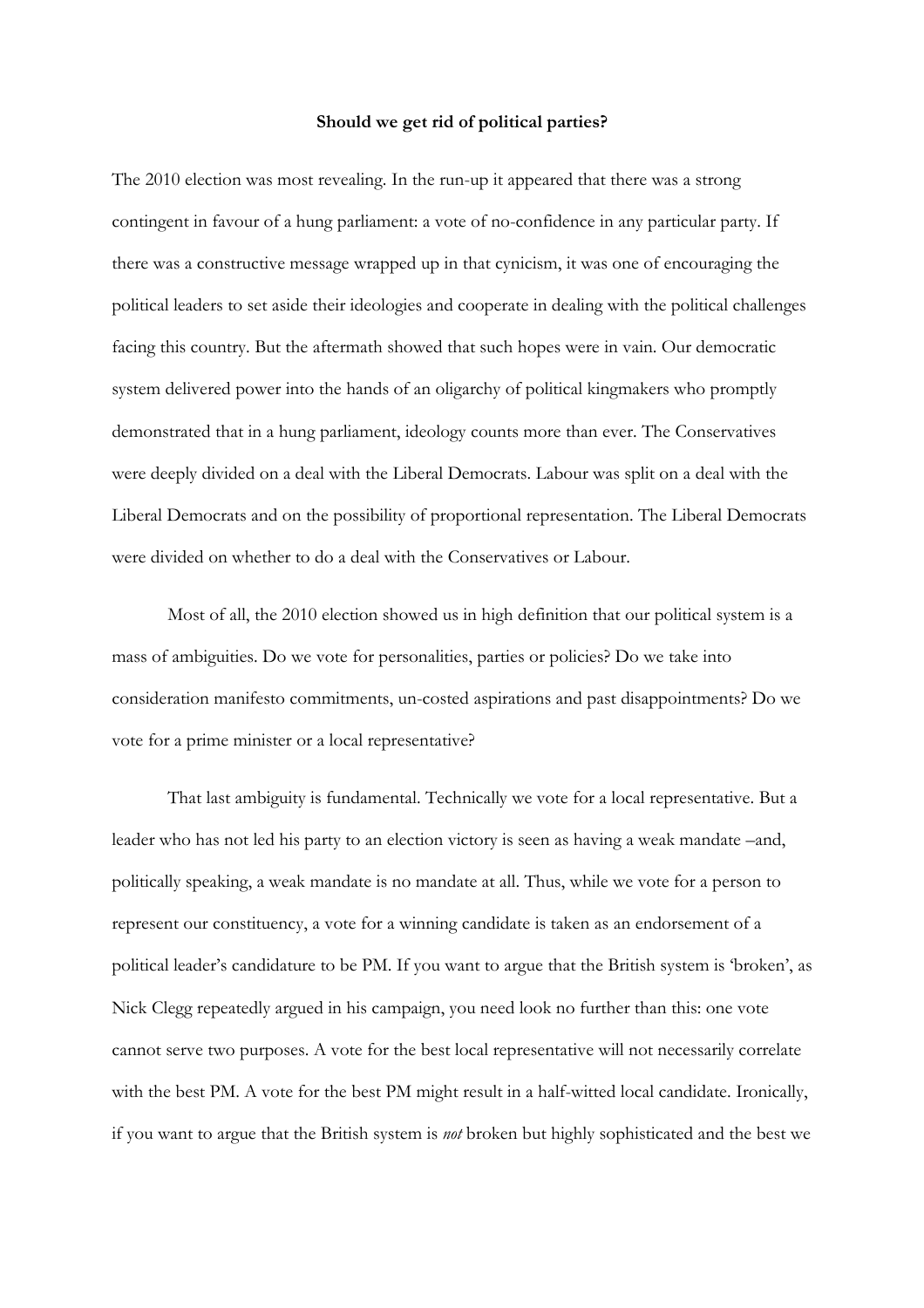## IAN MORTIMER

are likely to get, you have to use the same argument. Our system requires voters to balance local and national issues, weighting each according to his or her own priorities.

 The problem with this 'balance' argument is the party system. When voting for a party you are voting for an ideology and a series of policy commitments, and these tend to take priority over everything else – obscuring national interests, local issues and individuals (whether local representatives or national leaders). In voting for a party you are voting for divisiveness. You are voting against policies and personalities you might believe in and approve just as steadfastly as those of your chosen party. For example, you might think that Nick Clegg, Vince Cable, David Cameron, William Hague, Gordon Brown and Jack Straw are all committed statesmen and would all make good cabinet ministers. But they are in different parties. You cannot vote for a Ministry of the All the Talents in principle, let alone in practice. The system demands that they criticise one another publicly – even when they might be in agreement. In our 'democracy' the party system prevents you from voting for the most capable people to fill their most suitable roles, and encourages good candidates to put their efforts into criticising rivals for the sake of party point scoring.

In this respect our modern system is demonstrably inferior to that of past centuries. Today we might have universal suffrage instead of a hugely restrictive franchise but we vote for ministers who are weakened by the party system and local representatives who are disempowered by the whips. Your local representatives are supposed to 'work for you' – but how can they when they are checked at every step by the party system? Your elected local representatives will not necessarily put your choice of leader before their party interests, and may even put party ideology before local concerns.

So why not get rid of the party system? After all, there was a time when we had no political parties – when residents of boroughs and counties elected their own representatives and expected them to hold the king to account. Often they were successful, even with a powerful and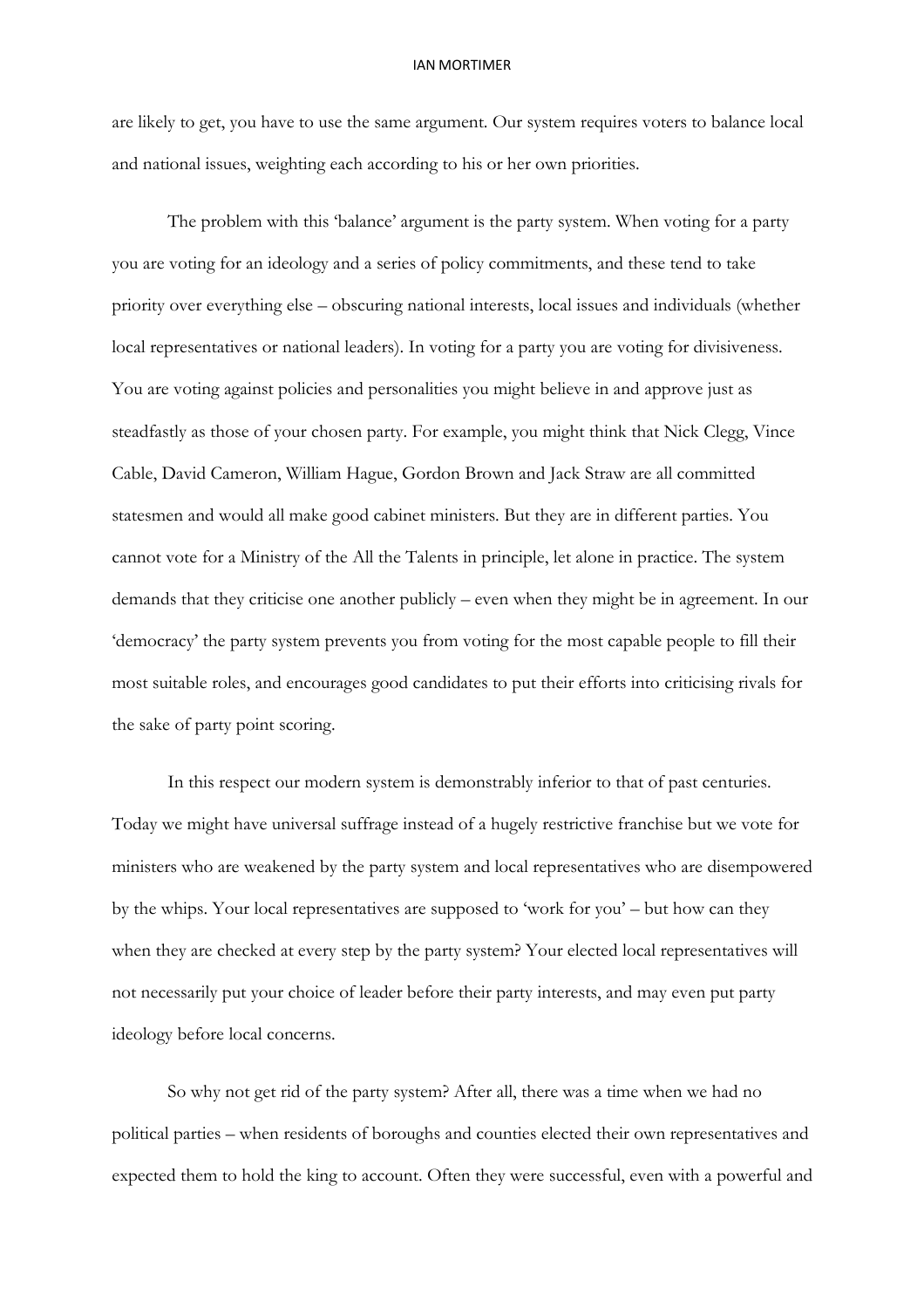## IAN MORTIMER

warlike king such as Edward III. The main shortcoming in that system was that relatively few men and no women could vote. That issue no longer applies.

Imagine it: if politicians campaigned in their constituencies on the strength of their personal credentials and beliefs, they could put forward their own manifestos and be expected to abide by them. Donations to political parties from corporations and unions would become unnecessary. The business of choosing a prime minister could be by direct election – thereby clarifying the national/local ambiguity – and he or she would be forced to work with the ministers elected from within parliament itself. Ministerial energies could be channelled into governing, as opposed to party sniping. Party allegiances would be seen as corrupting of good judgement. We might even get some honest answers to questions which at present are answered with party interests in mind.

Another positive spin-off of this would be the greater responsibility of the electorate. Look at the reasons for the anger over the expenses row. We resented supposedly responsible individuals unlocking large amounts of public money for their personal benefit. But the context to that distrust and resentment was that we had elected these individuals. We had only ourselves to blame. This felt unfair; most of us had voted for a party, not the nest-lining individuals; and so it was shocking to realise that these MPs had not just pocketed our money but our votes too. We had been doubly hoodwinked, and felt doubly betrayed. While getting rid of political party labels would not guarantee that our representative actually voted the way we wanted him or her to, it would at least remind the electorate of their responsibility to vote for a responsible local member, and not just a TV-friendly ego on the make.

Yes, of course it is idealistic. There are far too many vested interests that benefit from the party system – from unions, businesses and corporations to locally organised coffee mornings and social gatherings in favour of a party. But when we talk about political reform, and especially when we talk about reform for the purposes of improving the relationship between